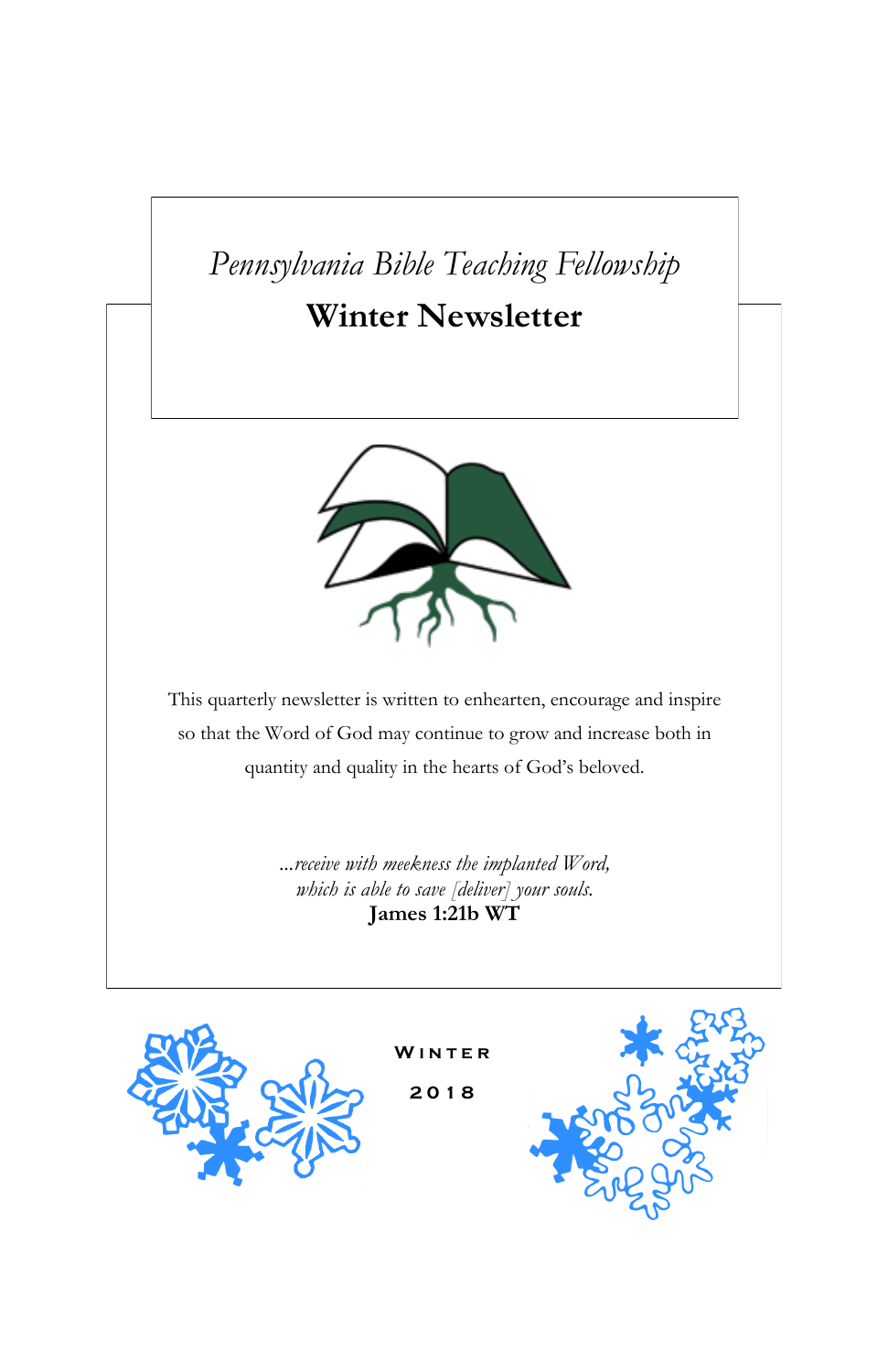## By Shawn Weir

With the coming of a new year, there's always talk of change. A new year brings new beginnings and so people are talking about wanting to see some real changes. Many look at themselves in the mirror and are disappointed at the reflection. Changes are in order and resolutions are made. Maybe it's finally time to start training for that 5k, or maybe it's time to start eating less chocolate and more broccoli. Yuck!

Regardless, all agree: a change will do you good!

Well, for the Christian in the new birth, we've already been profoundly changed. The moment one confesses Jesus Christ as the Lord and believes that God has raised him from the dead they are brought from being without strength, ungodly, unrighteous, and in sin to being redeemed, reconciled, justified, and in Christ.

- We've already been transferred from the power of darkness into the kingdom of God's dear son.
- We've already been delivered from death unto everlasting life.
- Those old things have already passed away and the new has come.
- In Christ, the Christian already is a new creation

## **Now that's quite a change!**

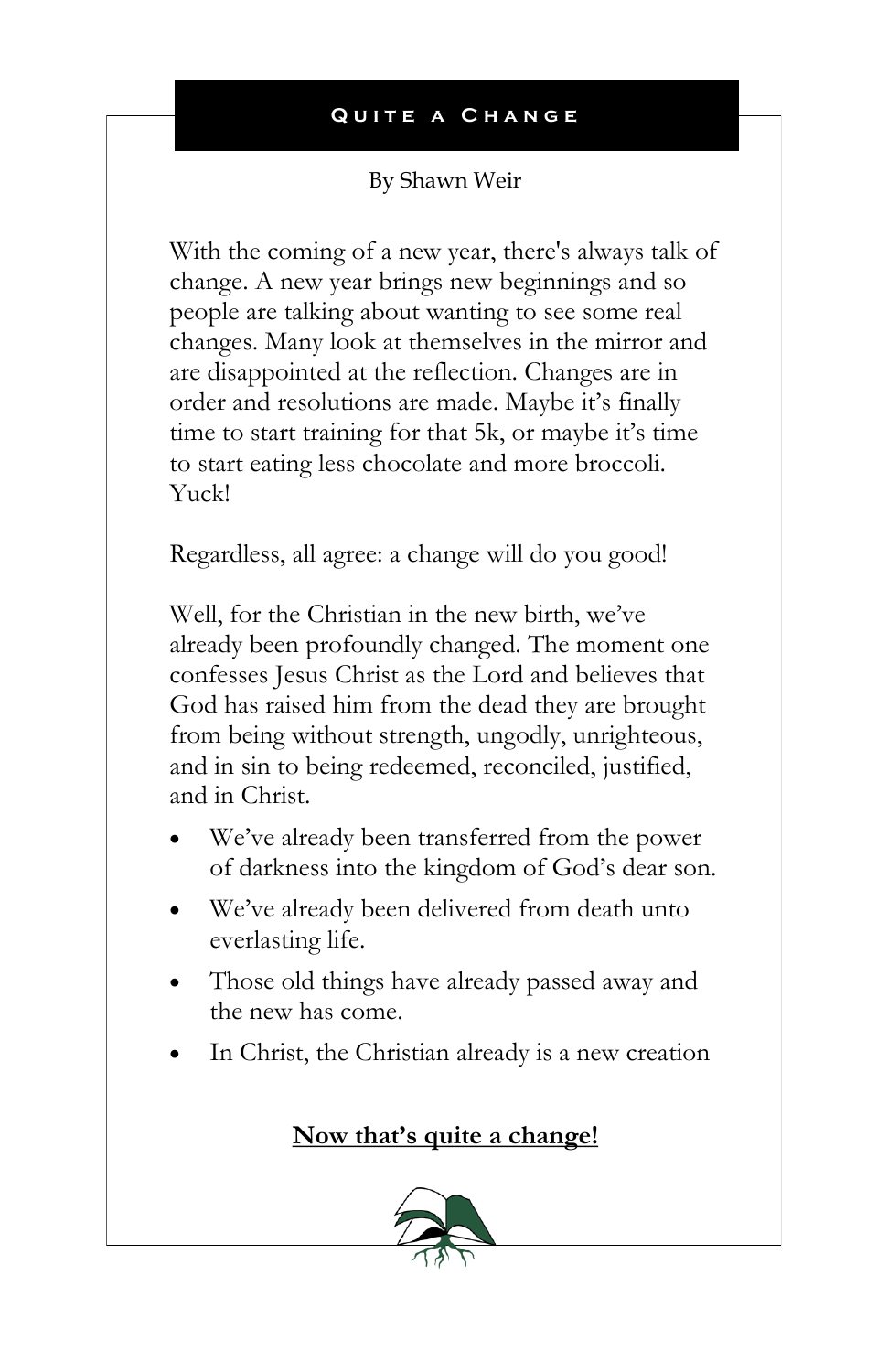However, much like the talk of the time, Christians may find themselves still unsatisfied and still desiring to see some real changes. After all, when one looks in the mirror things sure *look* the same. All the accomplishments of our Lord Jesus Christ are inextricably ours; however, in order to behold it, the Christian must change *who* they're seeing when looking at that man in the mirror.

> **2nd Corinthians 3:18** But we all, with open face beholding as in a glass [a mirror] the glory of the Lord, are changed into the same image from glory to glory, even as by the Spirit of the Lord.

The Christian is to look, like in a mirror, and see the Lord Jesus Christ. As we see him as our reflection, we are changed. When we then no longer see all the many failings of our flesh, we see the flawlessness of the Lord Jesus Christ. That's a reflection of marvelous perfection, and it's quite a change!

The Greek word for "changed" is *metamorphoō*and it means, "to change into another form, to transform or to transfigure." It is the word from which we get our English word "metamorphosis." The change when a caterpillar goes through the metamorphosis is profound and from within. A butterfly isn't the same old caterpillar with just some cheap costume wings on. It doesn't need to pretend. It became new.

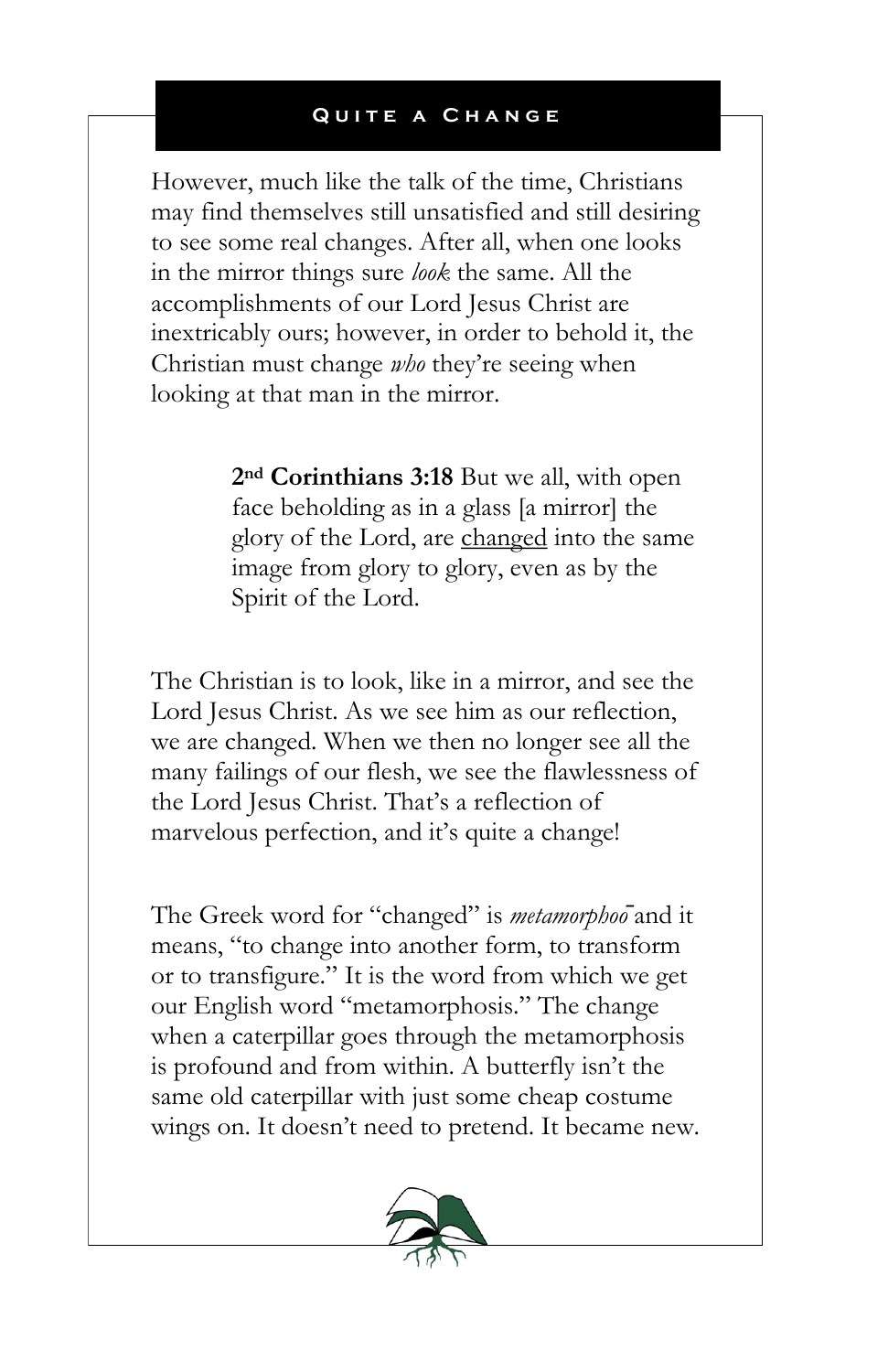This word only occurs in four places in the Bible. To appreciate just how dramatic this change is, let's consider those uses. First once in **Romans**, then two in the gospels and finally we'll come back to our verse here **2nd Corinthians**.

The usage in **Romans** is regarding the change that occurs in the heart with God's Word.

> **Romans 12:2** And be not conformed to this world: but be ye transformed by the renewing of your mind, that ye may prove what is that good, and acceptable, and perfect, will of God.

The word "transformed" here is our Greek word *metamorphoō.* Rather than being molded by this world, the Christian allows the Word of God to change them from the inside out. The Word of God alone is living and powerful. The Word of God alone is sharp enough to divide all matters of soul and spirit. And the Word of God alone is a right judge of every thought and intent in the heart of a man.

**As we renew our minds to the truth of God's Word, we will be changed.**

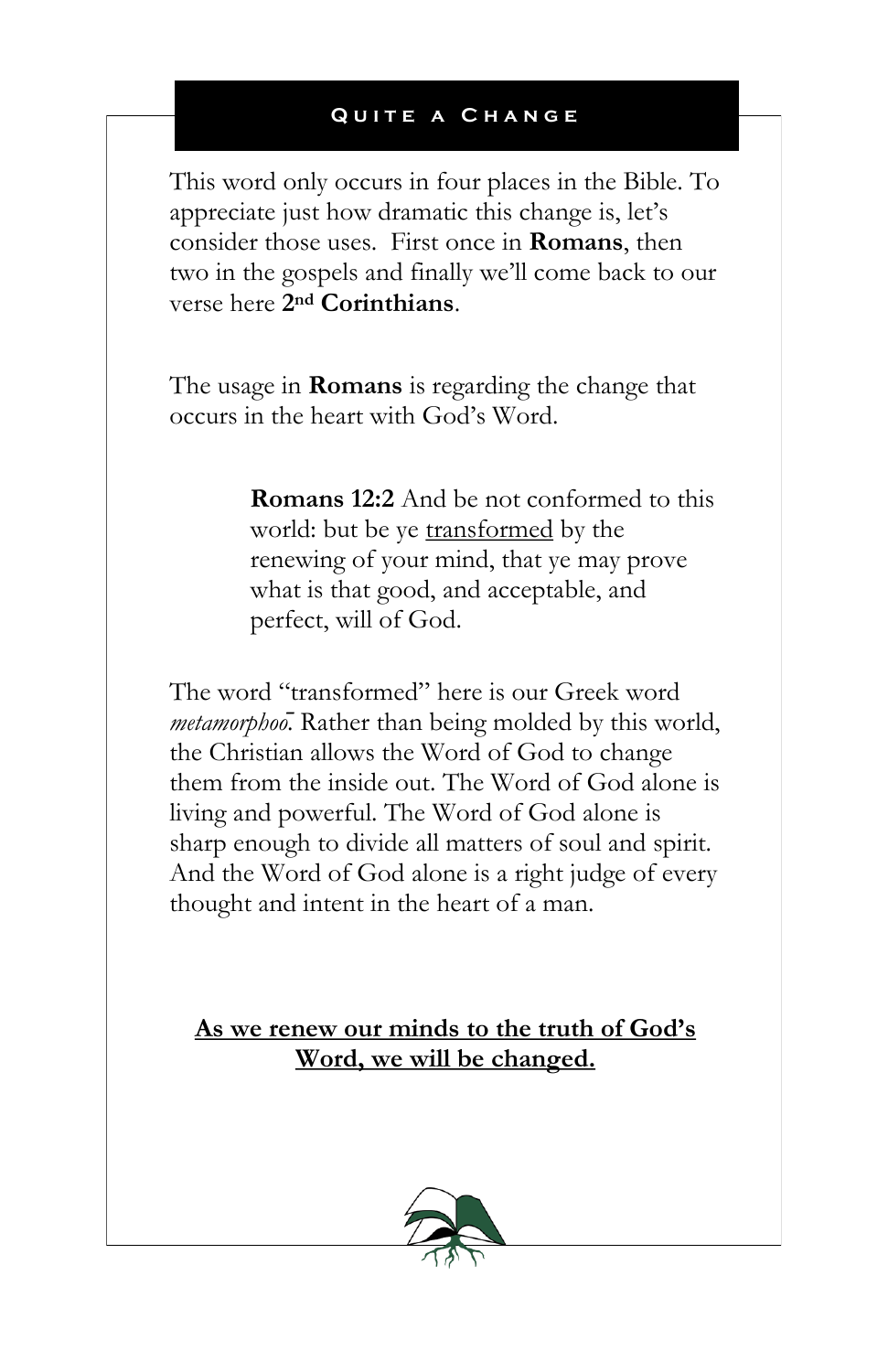However, if we don't make the choice to allow God's Word to change us, the world will gladly make that choice for us. The entire course of this adversarial world is engineered to mold men and women contrary to the will of God. Conversely, as we choose to put the Word on in our minds, it will change us and we will prove personally by test those things which are good, acceptable [well-pleasing], and perfect. Those things which are not the choices of this conforming world but the will of God.

## **That's quite a change!**

The two usages in the gospels are regarding our Lord Jesus Christ and his change at the mount of transfiguration.

## **Mark 9:2 - 3**

**2** And after six days Jesus taketh with him Peter, and James, and John, and leadeth them up into an high mountain apart by themselves: and he was transfigured before them.

Before their very eyes, Peter, James, and John beheld this common-looking man transformed into a figure of glory. Peter would later refer to himself and these men as being "eyewitnesses of his majesty." This word here for "transfigured" is our Greek word *metamorphoō*, and the same is used in the parallel record in **Matthew 17:2**. Let's consider just how changed Jesus Christ became.

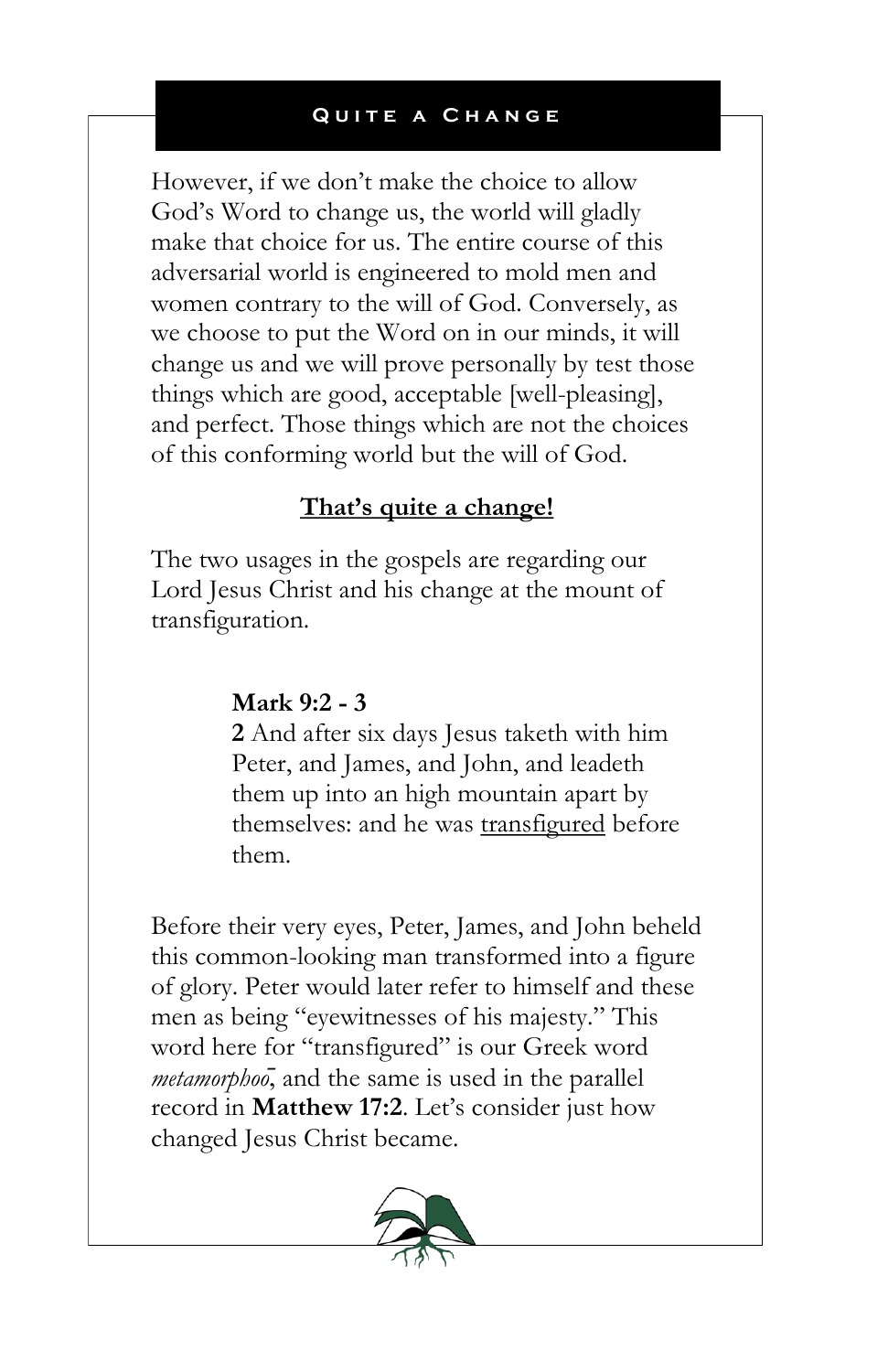**3** And his raiment became shining, exceeding white as snow; so as no fuller [bleach] on earth can white them.

**Luke 9: 29** describes his raiment as "white and glistening." **Matthew 17:2** says "his raiment was white as the light." Here in **Mark**, we see it was as exceeding white as snow, and we see that no matter how expensive your brand is, no bleach on earth could match the pure white of his clothing. **Matthew 17:2** says that his face "did shine as the sun." This son of man truly also was the only begotten son of God.

Similar descriptions of Jesus Christ in his glorious appearance are found in **Revelation**:

## **Revelation 1: 13 – 16 NASB**

**13** and in the middle of the lampstands I saw one like a son of man, clothed in a robe reaching to the feet, and girded across His chest with a golden sash.

**14** His head and His hair were white like white wool, like snow; and His eyes were like a flame of fire.

**15** His feet were like burnished bronze, when it has been made to glow in a furnace, and His voice was like the sound of many waters. **16** In His right hand He held seven stars, and out of His mouth came a sharp two-edged sword; and His face was like the sun shining in its strength

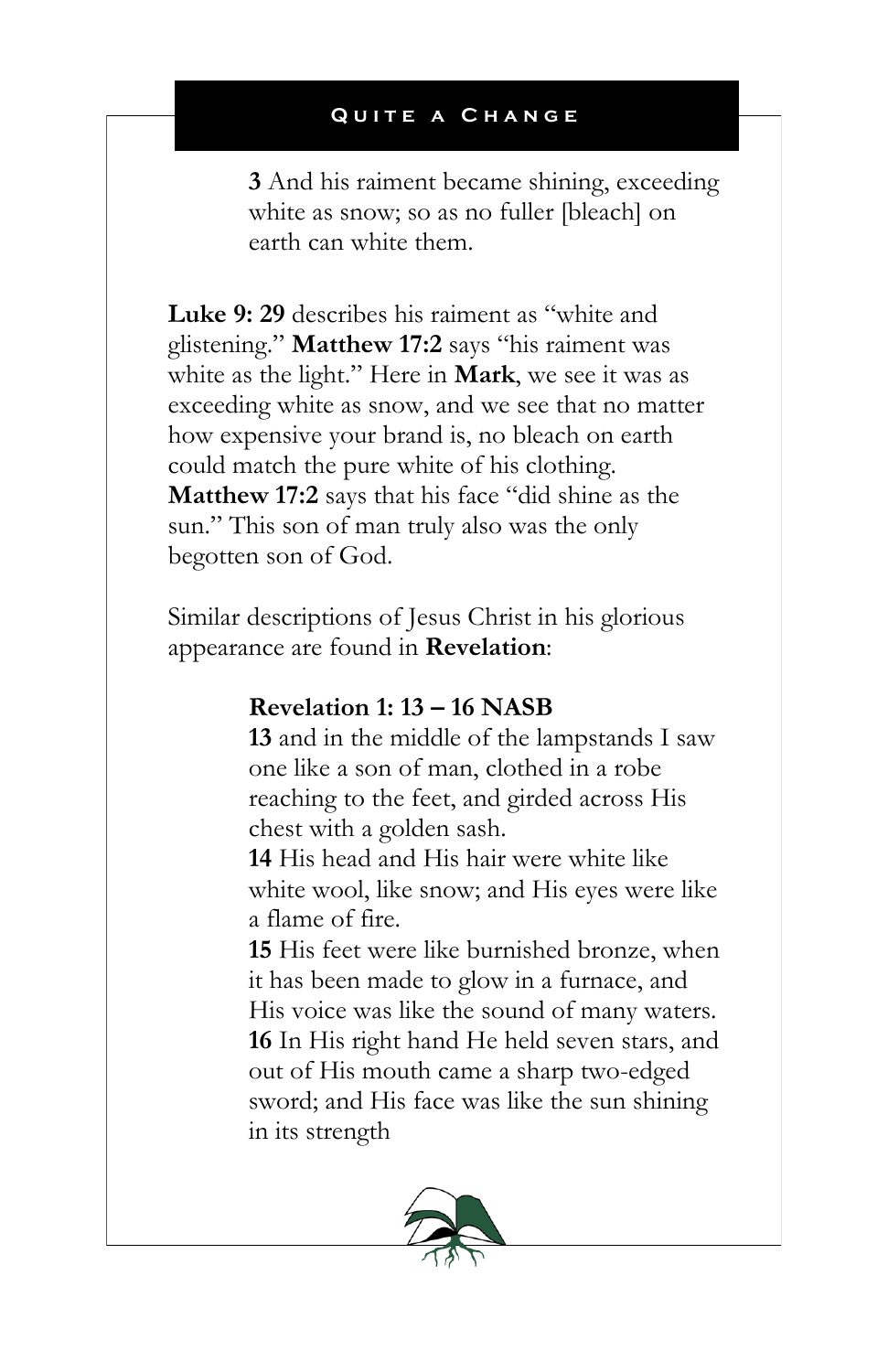Compared to how he looked during his earthly ministry, I think it's fair to say that's quite a change! This is who we are to see when we look in the mirror. This is our Lord, and he is glorious!

Sadly, because of the numerous images and depictions, when many picture Jesus Christ they still see him as humiliated and beaten. This is not his current state at all. He is resurrected in a new spiritual body. God made him the preeminent one and all the authority of heaven and earth have been given to him. When he appeared to Paul on the road to Damascus, it was illustrious and brilliantly bright. In order to appreciate the glory of the Lord reflected back on us, we need to appreciate just how glorified God has made him.

When he returns to gather his church, we shall all be changed to put on a heavenly body just like he already has. When he comes in glory down to the earth (as described in **Matthew 24:27 – 31**), it will be as lighting for brightness shining from the east to the west. He is no longer in shame or humiliation. He will be "coming in the clouds of heaven with power and great glory."

## **This is our magnificent Lord Jesus Christ!**

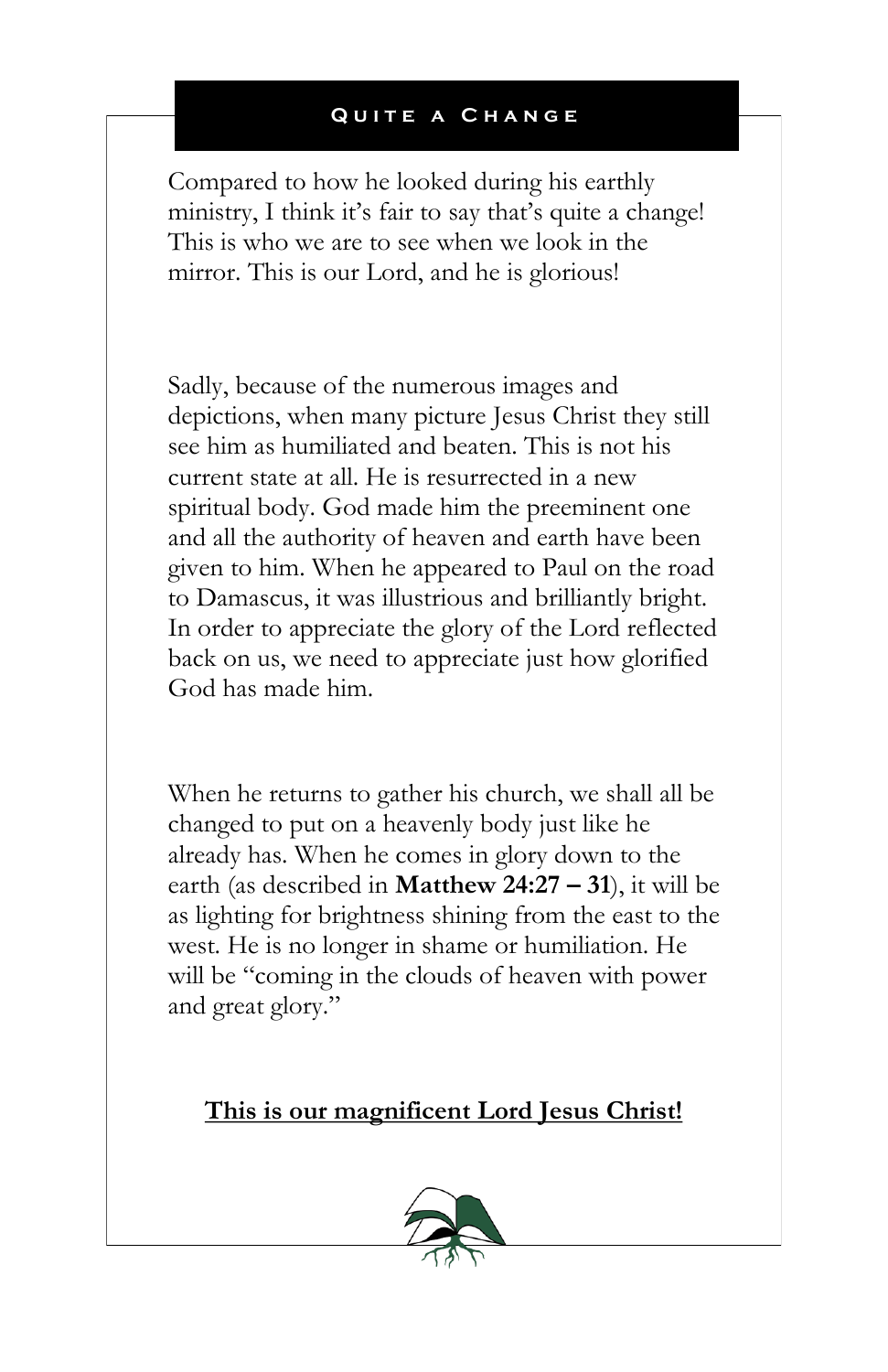#### **Hebrews 1: 3 - 4**

**3** Who being the brightness of his glory, and the express image of his person, and upholding all things by the word of his power, when he had by himself purged our sins, sat down on the right hand of the Majesty on high;

**4** Being made so much better than the angels, as he hath by inheritance obtained a more excellent name than they.

## **Revelation 19: 12—16 NASB**

**12** His eyes are a flame of fire, and on His head are many diadems; and He has a name written on Him which no one knows except Himself.

**13** He is clothed with a robe dipped in blood, and His name is called The Word of God. **14** And the armies which are in heaven, clothed in fine linen, white and clean, were following Him on white horses.

**15** From His mouth comes a sharp sword, so that with it He may strike down the nations, and He will rule them with a rod of iron; and He treads the wine press of the fierce wrath of God, the Almighty.

**16** And on His robe and on His thigh He has a name written,

## **"KING OF KINGS, AND LORD OF LORDS."**

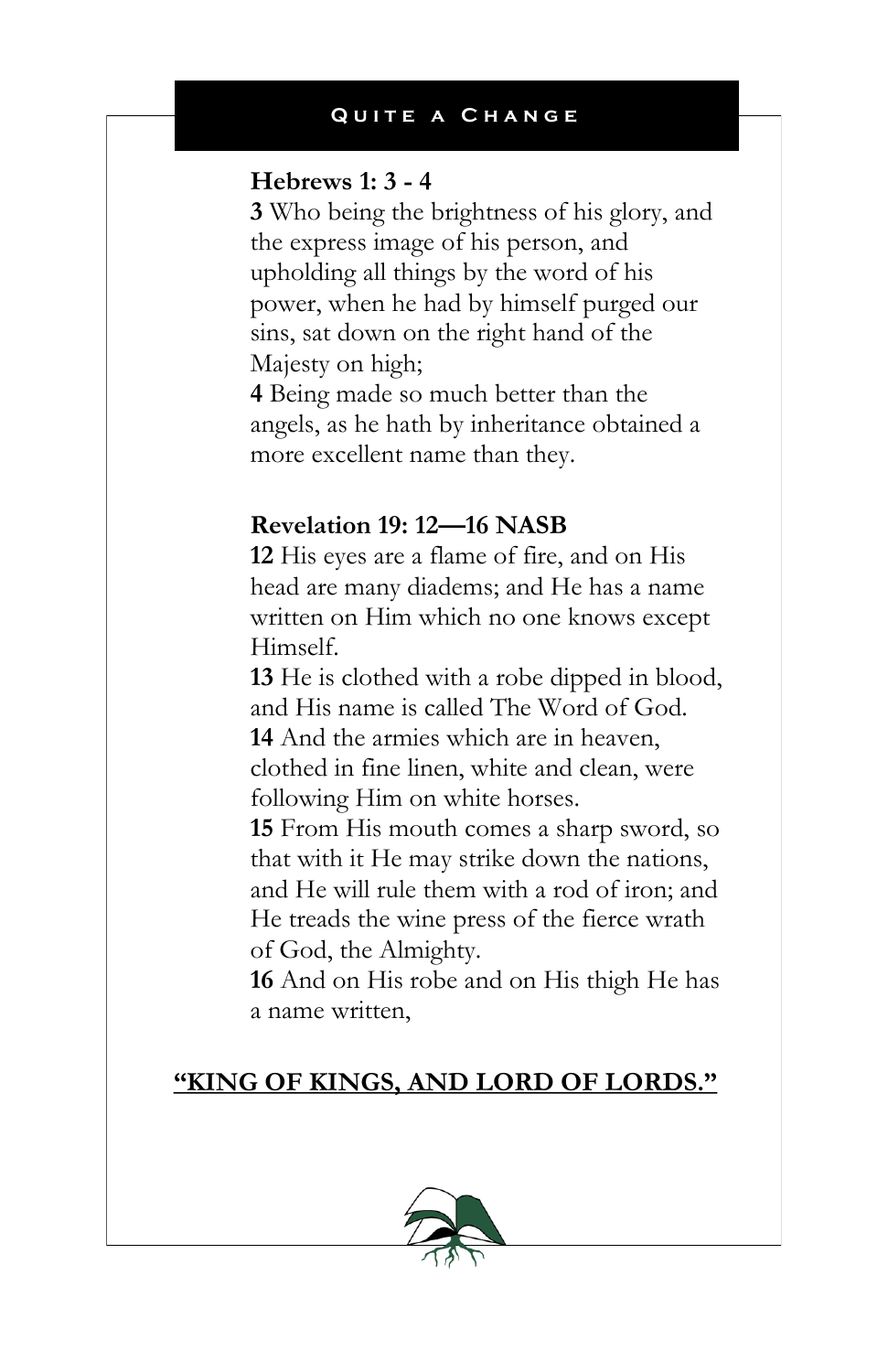So, back to our verse in **2nd Corinthians**:

**2nd Corinthians 3:18** But we all, with open face beholding as in a glass [a mirror] the glory of the Lord, are changed into the same image from glory to glory, even as by the Spirit of the Lord.

Just how changed should the Christian expect to be when seeing Jesus Christ as their reflection?

> How transformed is the mind when renewed to God's Word?

How transfigured was Jesus Christ on the mount?

How glorious is Jesus Christ now?

Contrary to what many believe, God's Word doesn't tell Christians to change themselves. God by grace has already made us new in Christ. We can't possibly add to being completely filled with him, but many Christians do still need to change *who* they are looking at in their reflection.

When we see Jesus Christ as our reflection, our lives and walk are dramatically changed. We then see him as our identity. His finished work as ours to walk in. His triumph as our reality.

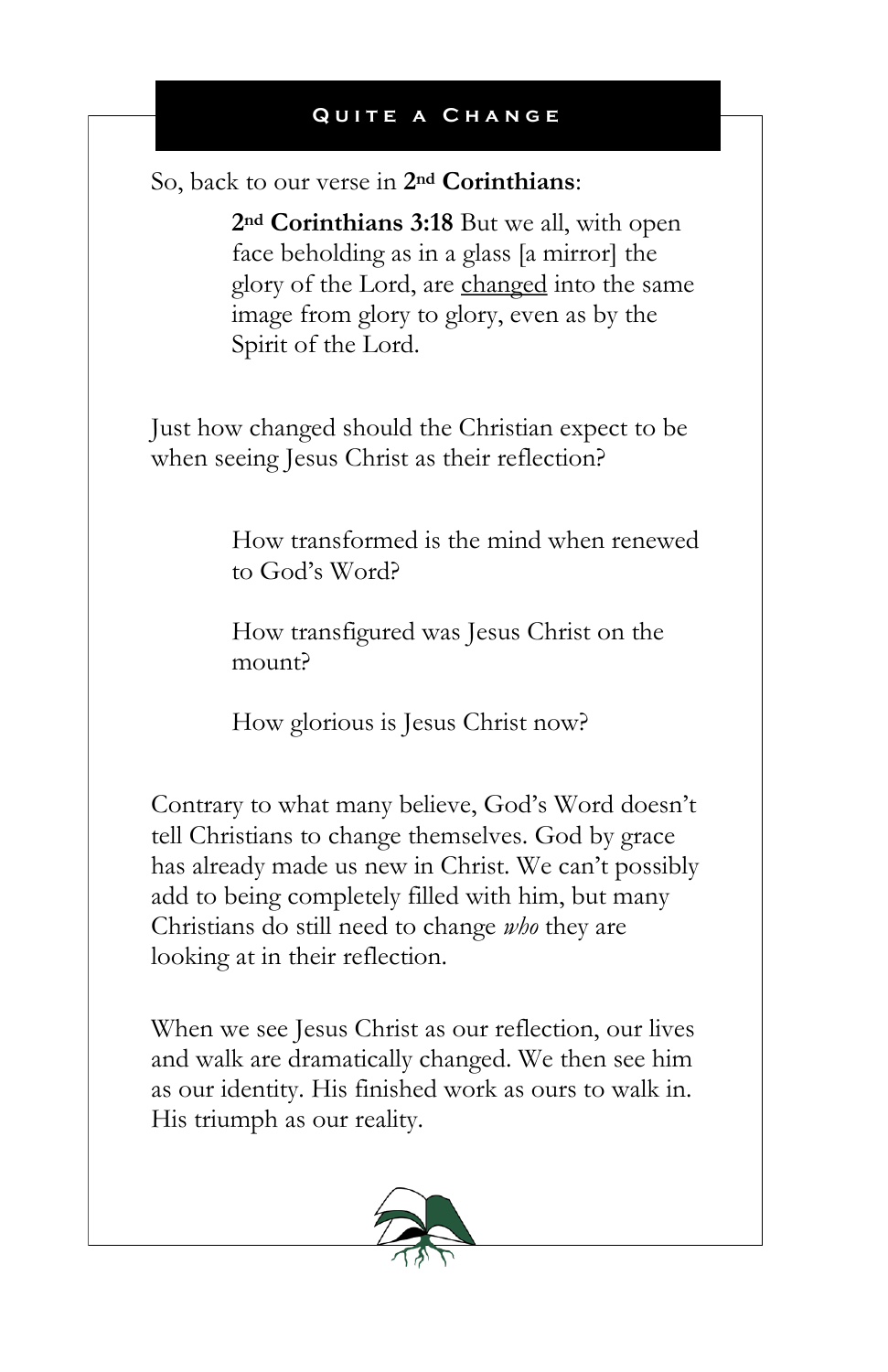It is also important to note that this change is not an effort of our flesh, but "by the spirit of the Lord." The Christian is to look, like in a mirror, and see the glory of the Lord Jesus Christ. As we do, we are changed into seeing that glory in ourselves by the spirit of the Lord. Instead of seeing all our shortcomings reflect back at us, we can see that his glory is our glory.

Just like the butterfly, you aren't the same old man or woman with just a Jesus Christ costume on. No need to pretend. This change is real. According to **Colossians 2:10**, we are completely filled in him. That doesn't leave any room for the old left. What a truth to be claimed and proclaimed by the Christian! From the very crown of your head to the sole of your foot, you are completely filled in Christ who is in the supreme position over every principality and power.

So, we're new creations in a new year. When looking in a physical mirror, you may choose to make a few resolutions to help improve that reflection. Maybe you'll want to hit the gym more or even start eating your broccoli (perish the thought!), but know that you can't possibly improve your spiritual reflection.

It's Christ in you. See him in you. See his glory reflecting back on you.

## **It's quite a change!**

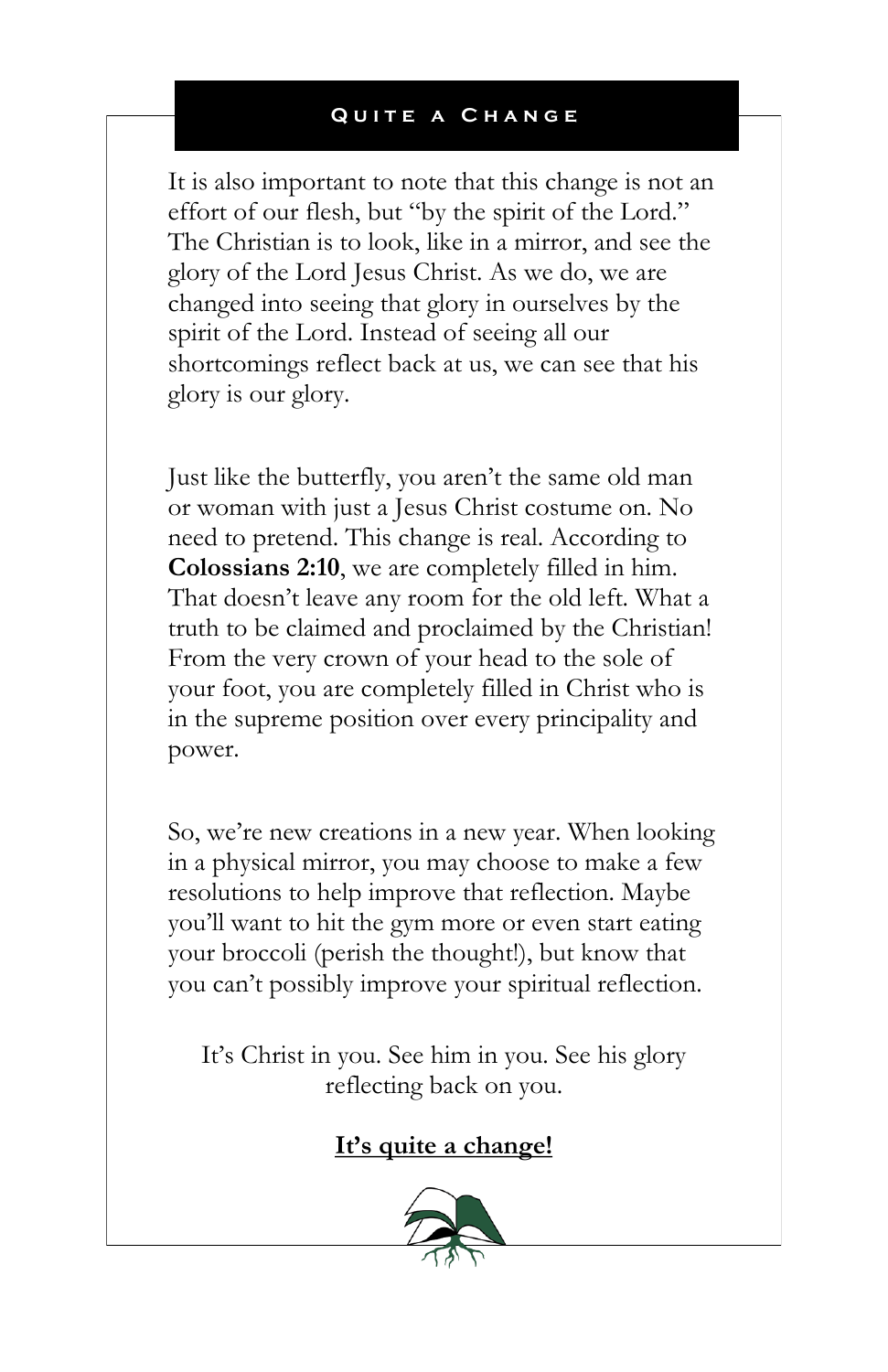## **UPCOMING EVENTS IN 2018**

Here are some upcoming dates to keep in mind and prayer. Registration and additional information is available on the website: www.pabibletf.org

| January 28th       | Area Fellowship<br>Starting at 11AM at Messiah Village<br>in the Community Room.<br>Children's Fellowship will be available.                          |
|--------------------|-------------------------------------------------------------------------------------------------------------------------------------------------------|
| February 11th      | Youth Day in God's Word<br>From 10:45AM to 4:00PM at the<br>Grantville Holiday Inn.                                                                   |
|                    | Area Fellowship<br>Starting at 11AM at the<br>Grantville Holiday Inn.                                                                                 |
| March 18th         | Area Fellowship<br>Starting at 11AM at Messiah Village<br>in the Community Room.                                                                      |
|                    | Children's Fellowship will be available.                                                                                                              |
| April 21st         | Day in God's Word<br>From 10:30AM to 2:30PM at Messiah<br>Village in the Community Room.                                                              |
| May 20th           | Pentecost Picnic<br>A BBQ picnic, teaching and fellowship to<br>celebrate the beginning of the church.<br>Children's Fellowship will be available.    |
| May 24th - 28th    | Spring Teen-30s<br>An extended weekend event in God's<br>Word for all teens and thirtysomethings.<br>Childcare is available during every<br>teaching. |
| June 25th - 29th   | Youth Camp<br>A week in God's Word for all children 5<br>years and up. It's also for any teens or<br>adults who would like to be helpers.             |
| August 12th - 17th | <b>Family Camp</b><br>A week in God's Word for all ages in the<br>Family of God.                                                                      |